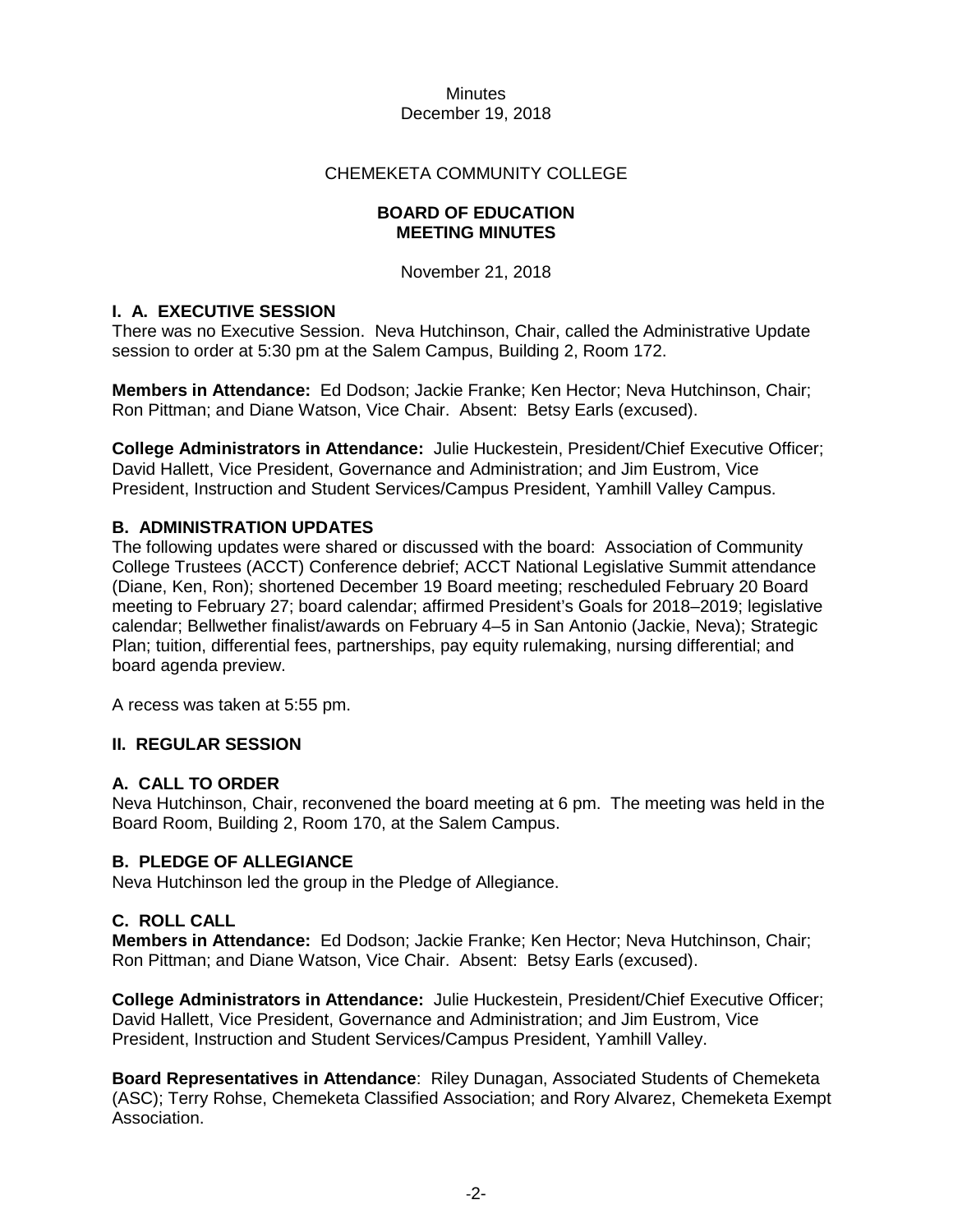Meeting Minutes Chemeketa Board of Education November 21, 2018 Page 2

# **D. COMMENTS FROM THE AUDIENCE**

None

# **E. APPROVAL OF MINUTES**

Ken Hector moved and Diane Watson seconded a motion to approve the minutes of October 17, 2018.

The motion CARRIED.

# **F. REPORTS**

### **Reports from the Associations**

Riley Dunagan, ASC executive coordinator, said his report stands as written, with one correction. The blood drive was moved from November 29–30 to November 15–16.

Terry Rohse, classified association president, and Rory Alvarez, exempt association president, said their reports stand as written; and the faculty association report stands as written.

### **Reports from the College Board of Education**

Diane Watson attended the ACCT Conference in New York, Linda Herrera's retirement celebration, the Oregon Community College Association (OCCA) fall conference at Sun River, and the 5–10 year employee recognition breakfast.

Jackie Franke attended the ACCT Conference, the Hispanic Serving Institution (HSI) and CCAMPIS grant celebration, Linda Herrera's retirement celebration, a Council of Governments (COG) executive meeting, the 5–10 year employee breakfast, and volunteered at Hammond Elementary School.

Ken Hector attended the ACCT and OCCA fall conferences, the HSI and CCAMPIS grant celebration, a quarterly City-County schools meeting, two Silverton Chamber Business Group meetings, a monthly Emergency Management Advisory Committee meeting, the Chemeketa Ag Community forum, a SEDCOR quarterly forum, and the 5–10 year employee recognition breakfast.

Ron Pittman attended the ACCT and OCCA conferences and Linda Herrera's retirement celebration.

Ed Dodson attended the ACCT and OCCA conferences, the HSI and CCAMPIS grants celebration, 2nd annual Fall Art show, Design Thinking and Creating Cultures and Innovations event, First Thursdays, Linda Herrera's retirement, and the 5–10 year employee recognition breakfast.

Neva Hutchinson attended the ACCT and OCCA conferences, Linda Herrera's retirement celebration, and the 5–10 year employee recognition breakfast.

# **Reports from the Administration**

Jim Eustrom had no report.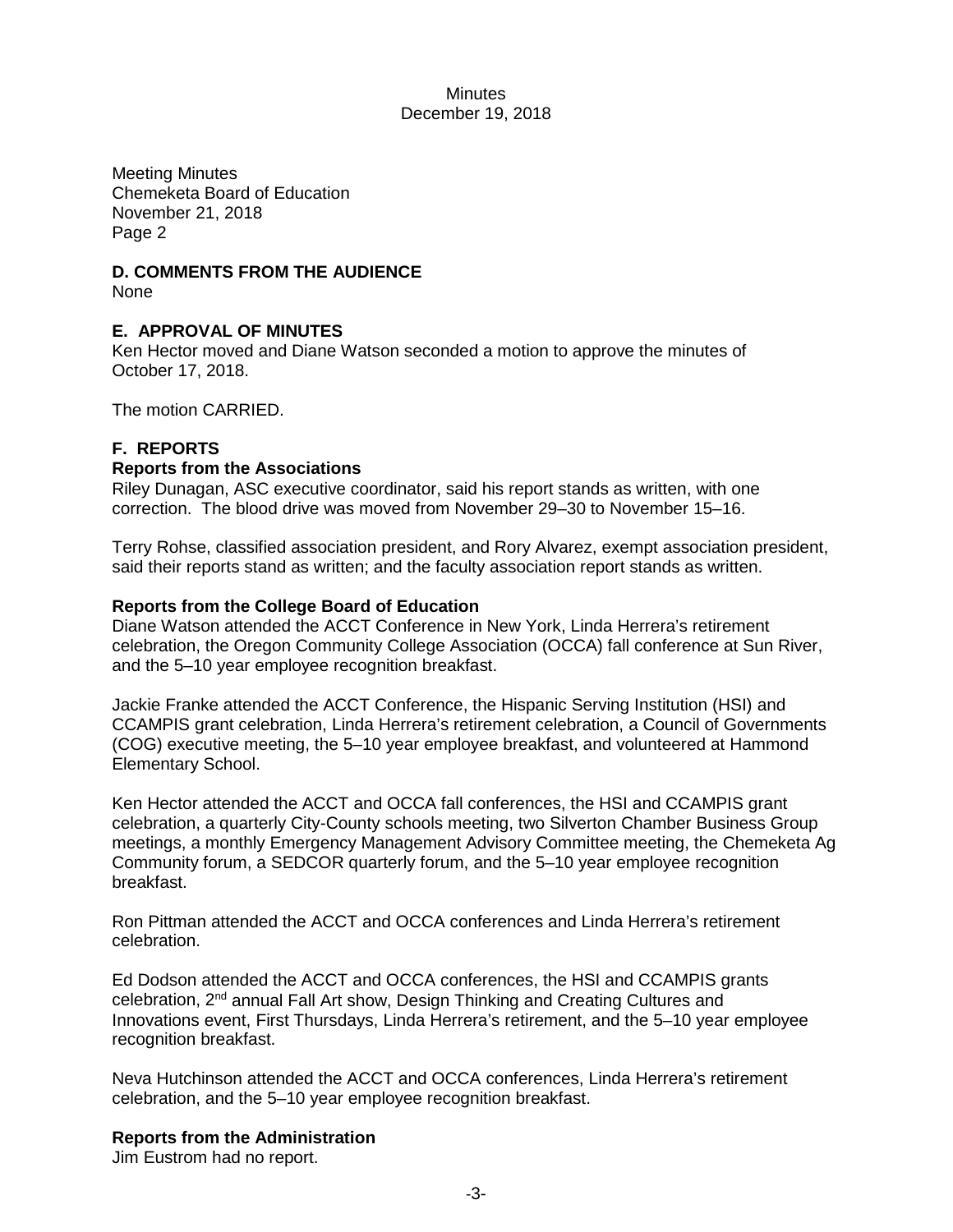Meeting Minutes Chemeketa Board of Education November 21, 2018 Page 3

### **G. INFORMATION**

#### **Advisory Committees for 2018–2019**

Johnny Mack, executive dean for Career and Technical Education, said the report stands as written. Last year all advisory committees were asked to do a walk-about in program areas and labs to ensure that equipment, technology, and facilities meet industry standards. Johnny shared the results of the survey. He noted 151 out of 281 members responded for a 53 percent return. A copy of the survey will be sent to board members and will be included with the minutes in the board file. Board action to approve the advisory committees will be requested next month.

#### **College Policies #2275, College Trademark (Logo); #2470, Mandatory Child Abuse Reporting Policy; and #6040, Chemeketa Community College Investment Policy**

Rebecca Hillyer presented three policies that were reviewed by the President's Advisory Council. She briefly reviewed the changes and additions in policies #2275 and #2470; Rich McDonald reviewed changes to policy #6040. Board action will be requested in December.

### **Appointment of Budget Committee Members for Zone 1 and Zone 5**

David Hallett reported there are two budget committee vacancies for Zone 1 (Ruth Hewett) and Zone 5 (Ray Beaty). Ray Beaty, the incumbent for Zone 5, has agreed to serve another threeyear term; and the college recommends Christopher D. Brantley for the Zone 1 vacancy. Board action will be requested at the December board meeting.

**College Policies #1210, Officers of the Chemeketa Community College Board of Education; #1220, Duties of Officers of the Chemeketa Community College Board of Education; #1230, Responsibilities of the Individual Chemeketa Community College Board of Education Member; #1310, Chemeketa Community College Board of Education Meetings; #1410, Duties of the Chemeketa Community College President/Chief Executive Officer as Clerk of the Board; and #1420, Chemeketa Community College Board of Education and President/Chief Executive Officer Relationship** 

Rebecca Hillyer reviewed the changes recommended by the board subcommittee for the six board policies. Board action will be requested at the December board meeting.

# **H. STANDARD REPORTS**

#### **Personnel Report**

David Hallett said the report stands as written.

#### **Budget Status Report**

Miriam Scharer referred to the Statement of Resources and Expenditures and noted the second of the three state appropriations has been received. Tuition and fees are down slightly from last year. The Budget Status Report reflects the college is in line with last year. The Status of Investments report shows an increase in interest rates from 2.25 last year to 2.50 this year.

#### **Capital Projects Report**

Rory Alvarez said the report stands as written. He noted the Ag Complex is a bit behind schedule.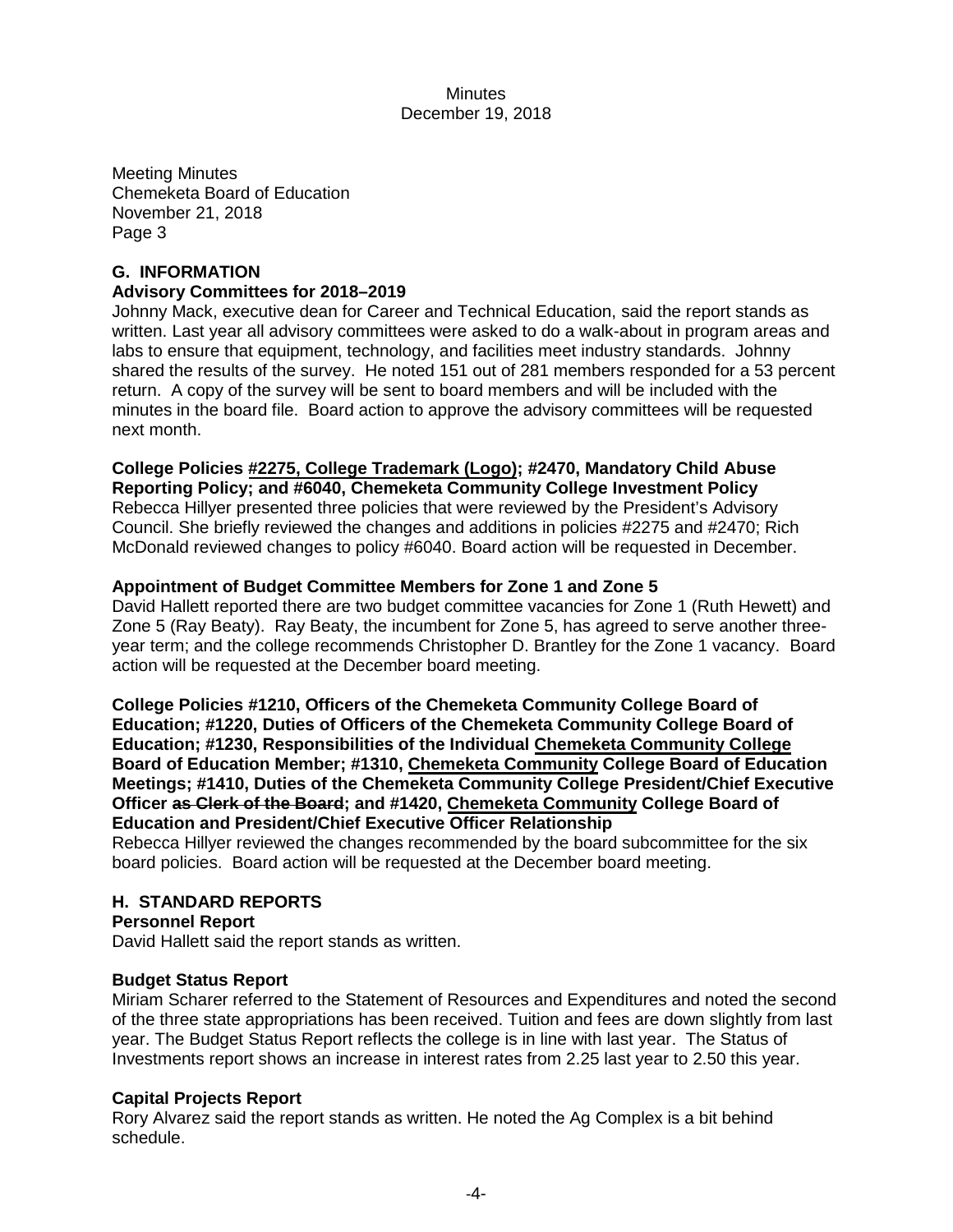Meeting Minutes Chemeketa Board of Education November 21, 2018 Page 4

### **College Safety Activities and Planning**

Tim Rogers, associate vice president of College Support Services, said the report stands as written with one correction. No. 3, the date should be changed from October 18 to October 3. Tim also drew attention to No. 5; he noted that additional Active Threat Training sessions will be scheduled for winter and spring term for faculty and staff. Emphasis on part-time and faculty training.

Tim introduced Kathleen Silva, Emergency and Risk Manager, who shared a number of college safety and emergency planning activities that the college has been involved in with the community. In July, the college partnered with Marion County Emergency Management on an integrated emergency management training course that was held in Keizer on how to respond to a train derailment carrying hazardous material. Tim Rogers, Bill Riffle, Kathleen, and facilities staff worked with Marion County on this exercise. Over 200 people participated in the simulation which was held right next to the Woodburn Center.

In October, an Emergency Preparedness Drive was held on the Salem Campus where volunteers from the college and community put together emergency preparedness starter kits. Local businesses including the Red Cross, insurance carriers SAIF and UFI, United Way, Marion County, City of Salem, and Lowe's contributed items for the kits; Lowe's donated 500 buckets for the kits. The kits will be available to students and the community at all college campuses and centers. Also, an OPB "Unprepared" video followed by a panel discussion was held in the Building 6 Auditorium. The video was a documentary on the Cascadia subduction zone and the impact a major earthquake would have around the state. The panel was made up of a local engineer, emergency managers from Marion County and the City of Salem, and Kathleen. The video and panel discussion was recorded, and Kathleen will send Jeannie a link to share with the board.

In November, Marion County held a session at the Brooks Regional Training Center on how the college can help during a disaster. Marion County brought in communications infrastructure, satellite generators, and demonstrated the operation of a mobile emergency command post.

#### **Recognition Report**

Julie Huckestein acknowledged all the employees in the written report. Ed Dodson was presented a plaque at the OCCA Fall Conference for his 20 years of dedicated service award. Neva Hutchinson added that Julie received the Excellence of Service Award nominated by her fellow Oregon community college presidents for the work and dedication she has spent assisting OCCA, individual colleges and her work at the legislature. Jackie Franke was appointed the incoming president of the Council of Government starting in January. Julie introduced Sheila Lorance, interim public safety director, who was in the audience.

#### **I. SEPARATE ACTION**

### **Approval of Retirement Resolutions No. 18-19-03, Russell A. Read; No. 18-19-04, Roger C. White**

Ken Hector read the retirement resolution for Russell A. Read, changing the first sentence in the first paragraph to read, WHEREAS, Russell A. Read has been associated with the college as an